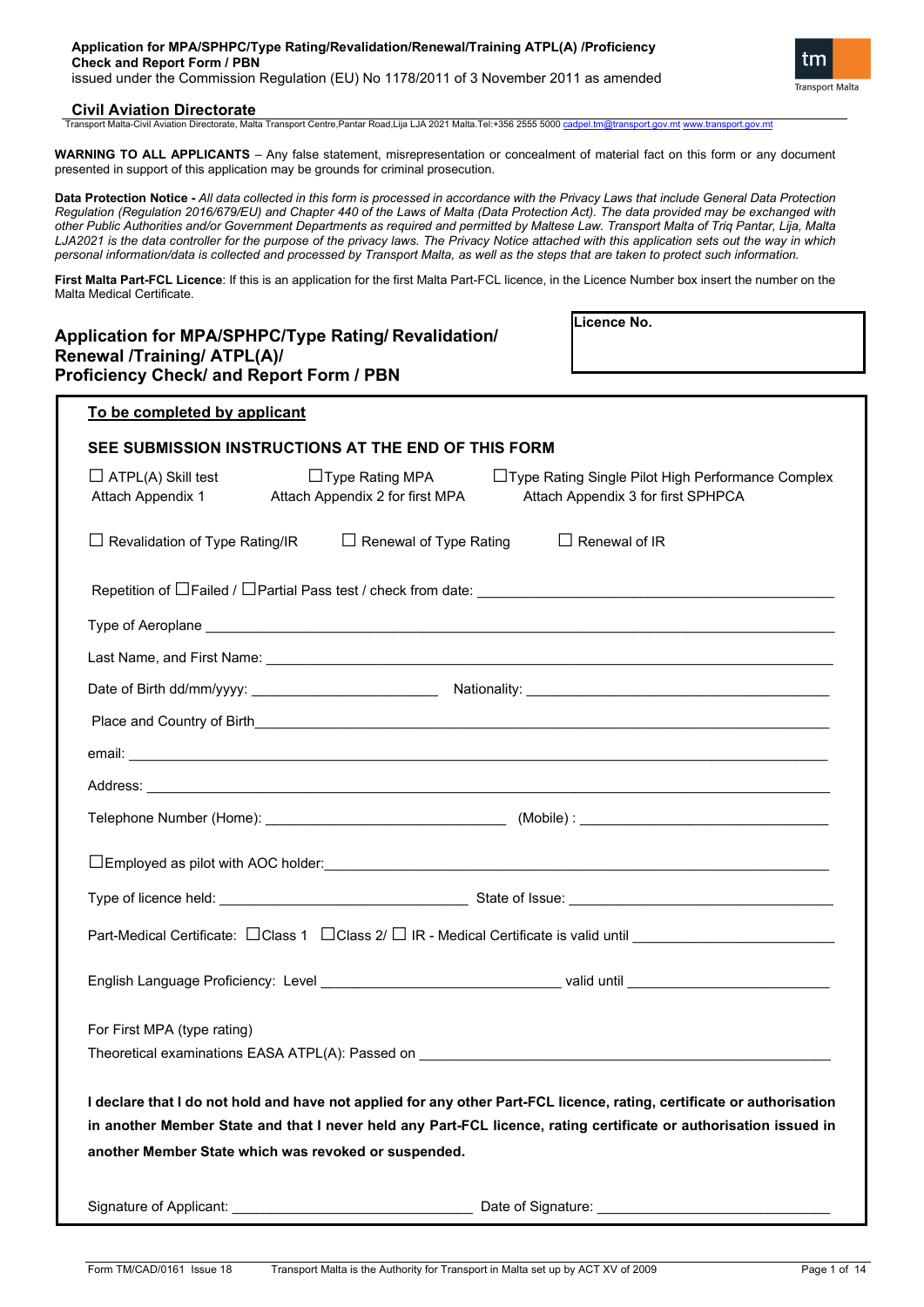Civil Aviation Directorate, Transport Malta, Malta Transport Centre, Pantar Road, Lija LJA 2021,Malta. Tel:+356 2555 5000 [cadpel.tm@transport.gov.mt](mailto:cadpel.tm@transport.gov.mt) www.transport.gov.mt

| Application for MPA/SPHPC/Type Rating/ Revalidation/Renewal/Training/ ATPL(A)/ Skill<br>test/Proficiency Check/ and Report Form / PBN                                                                                                                 |
|-------------------------------------------------------------------------------------------------------------------------------------------------------------------------------------------------------------------------------------------------------|
| <b>Complete for:</b><br>Applicant Full Name and Licence No:                                                                                                                                                                                           |
| □ Issue of MPA /SPHPC type rating<br>1)                                                                                                                                                                                                               |
| 2)<br>$\Box$ Renewal of an expired rating                                                                                                                                                                                                             |
| To be Completed by ATO and signed by Head of Training                                                                                                                                                                                                 |
| 1 Theoretical training for the issue of a type or class rating performed during periods                                                                                                                                                               |
|                                                                                                                                                                                                                                                       |
| Mark obtained: _____________________________% (Pass mark 75%)                                                                                                                                                                                         |
| 2 Simulator                                                                                                                                                                                                                                           |
| Simulator manufacturer ______________________Sim Code: ________________________Aircraft type _________________                                                                                                                                        |
|                                                                                                                                                                                                                                                       |
| Total training time at the controls<br>hrs                                                                                                                                                                                                            |
|                                                                                                                                                                                                                                                       |
| Toa DA/H of _______________________                                                                                                                                                                                                                   |
|                                                                                                                                                                                                                                                       |
|                                                                                                                                                                                                                                                       |
|                                                                                                                                                                                                                                                       |
| 3 Flight training<br>$\Box$ in the aircraft as per PEL Notice 49<br>$\Box$ in the Simulator (ZFTT)                                                                                                                                                    |
| Type of aeroplane___________________________________Departure Airport ________________Time __________________                                                                                                                                         |
|                                                                                                                                                                                                                                                       |
| Take-offs_________________Full-stop landings: ______________Location and date ________________________________                                                                                                                                        |
|                                                                                                                                                                                                                                                       |
|                                                                                                                                                                                                                                                       |
| Flight time at the controls_____________________________Signature of TRI/TRE _________________________________                                                                                                                                        |
| $4 \Box$ Recommendation for Skill Test/ Renewal Proficiency Check - The ATO confirms that the applicant has<br>completed the training required by the approved syllabus, and recommends the applicant for the Skill test/<br><b>Proficiency Check</b> |
|                                                                                                                                                                                                                                                       |
|                                                                                                                                                                                                                                                       |
|                                                                                                                                                                                                                                                       |
| For Office Use:                                                                                                                                                                                                                                       |
| $\square$ No<br>Limitation to initially fly under the supervision of an instructor as required by OSD<br>$\Box$ Yes                                                                                                                                   |
| If required, number of hours under supervision is _____________________________hrs                                                                                                                                                                    |
|                                                                                                                                                                                                                                                       |
| <b>Complete for Revalidation of Type Rating</b><br>To be completed by the Examiner                                                                                                                                                                    |
|                                                                                                                                                                                                                                                       |
| $\Box$ 10 route sectors<br>$\Box$ Combined LPC/OPC according to FCL 740.A (a)(3) or<br>or                                                                                                                                                             |
| $\Box$ Flight with examiner according to FCL.740 A completed                                                                                                                                                                                          |
|                                                                                                                                                                                                                                                       |
|                                                                                                                                                                                                                                                       |
|                                                                                                                                                                                                                                                       |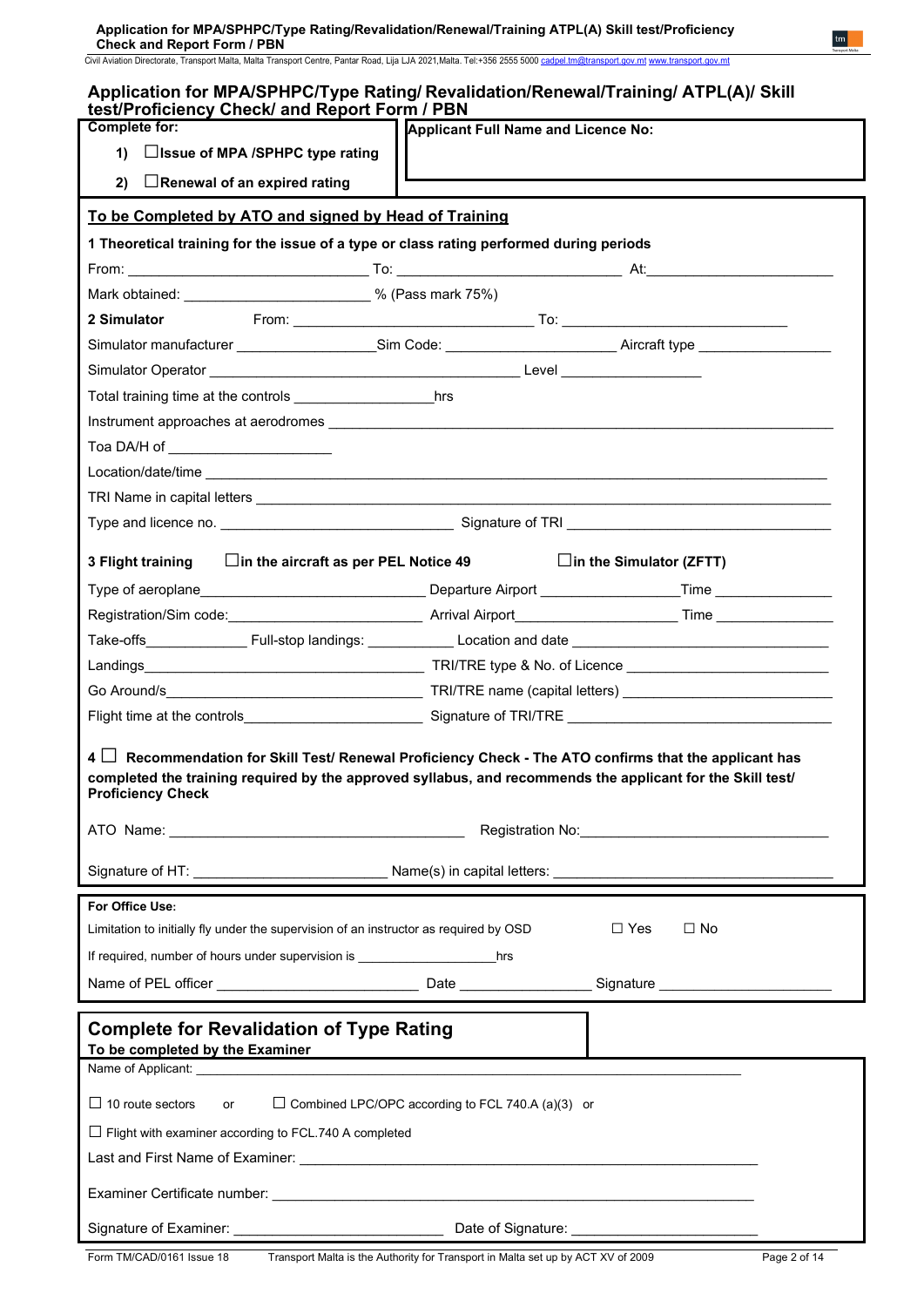Civil Aviation Directorate, Transport Malta, Malta Transport Centre, Pantar Road, Lija LJA 2021,Malta. Tel:+356 2555 5000 [cadpel.tm@transport.gov.mt](mailto:cadpel.tm@transport.gov.mt) www.transport.gov.mt

#### **Application for MPA/SPHPC/Type Rating/ Revalidation/ Renewal/Training/ ATPL(A)/ Skill test/ Proficiency Check/ and Report Form / PBN Multi-pilot Aeroplanes and Single-pilot high-performance complex aeroplanes PRACTICAL TRAINING ATPL / MPL / TYPE RATING SKILL TEST OR PROF. CHECK Manoeuvres/Procedures** FSTD A **Instructor** initials when training completed Tested or checked in FSTD or A Examiner initials when test completed SECTION 1 1. 1.1 **Flight preparation** Performance calculation OTD P 1.2 Aeroplane external visual inspection; location of each item and purpose of inspection OTD P# <sup>P</sup> 1.3 Cockpit inspection P 1.4 Use of checklist prior to starting engines, starting procedures, radio and navigation equipment check, selection and setting of navigation and communication frequencies  $P \rightarrow$   $\rightarrow$   $\rightarrow$  M 1.5 Taxiing in compliance with air traffic control or instructions of instructor  $P \rightarrow$   $\rightarrow$ 1.6 Before take-off checks  $\begin{vmatrix} P \rightarrow \\ M \end{vmatrix}$ SECTION 2 2. 2.1 **Take-offs** Normal take-offs with different flap settings, including expedited take-off  $P \rightarrow$   $\rightarrow$  $2.2*$ Instrument take-off; transition to instrument flight is required during rotation or immediately after becoming airborne  $P \rightarrow$   $\rightarrow$ 2.3 Crosswind take-off P 2.4 Take-off at maximum take-off mass (actual or Take-off at maximum take-off mass (actual or  $\begin{array}{|c|c|c|c|c|}\n\hline\n\text{simulated maximum take-off mass)}\n\end{array}$ 2.5  $2.5.1*$ Take-offs with simulated engine failure: shortly after reaching V2 (In aeroplanes which are not certificated as transport category or commuter category aeroplanes, the engine failure shall not be simulated until reaching a minimum height of 500ft above runway end. In aeroplanes having the same performance as a transport category aeroplane regarding take-off mass and density altitude, the instructor may simulate the engine failure shortly after reaching V2)  $P \rightarrow$   $\rightarrow$ 2.5.2\* between V1 and V2 <sup>P</sup> <sup>X</sup> <sup>M</sup> FFS only 2.6 Rejected take-off at a reasonable speed before  $\rho \rightarrow$   $\rho \rightarrow$   $\rho$ SECTION 3 3. 3.1 **Flight Manoeuvres and Procedures** Flight manoeuvres and procedures Manual flight with and without flight directors (no autopilot, no autothrust/autothrottle, and at different control laws, where applicable)  $P \rightarrow$ 3.1.1 At different speeds (including slow flight) and altitudes within the FSTD training envelope  $P \rightarrow$   $\rightarrow$ 3.1.2 Steep turns using 45° bank, 180° to 360° left and right  $\begin{vmatrix} P \rightarrow \end{vmatrix}$   $\rightarrow$ **Applicant Full Name and Licence No:**

approach

3.1.4

3.1.3 Turns with and without spoilers **Parameter** P  $\rightarrow$  P  $\rightarrow$ 

Procedural instrument flying and manoeuvring including instrument departure and arrival, and visual

 $P \rightarrow$   $\rightarrow$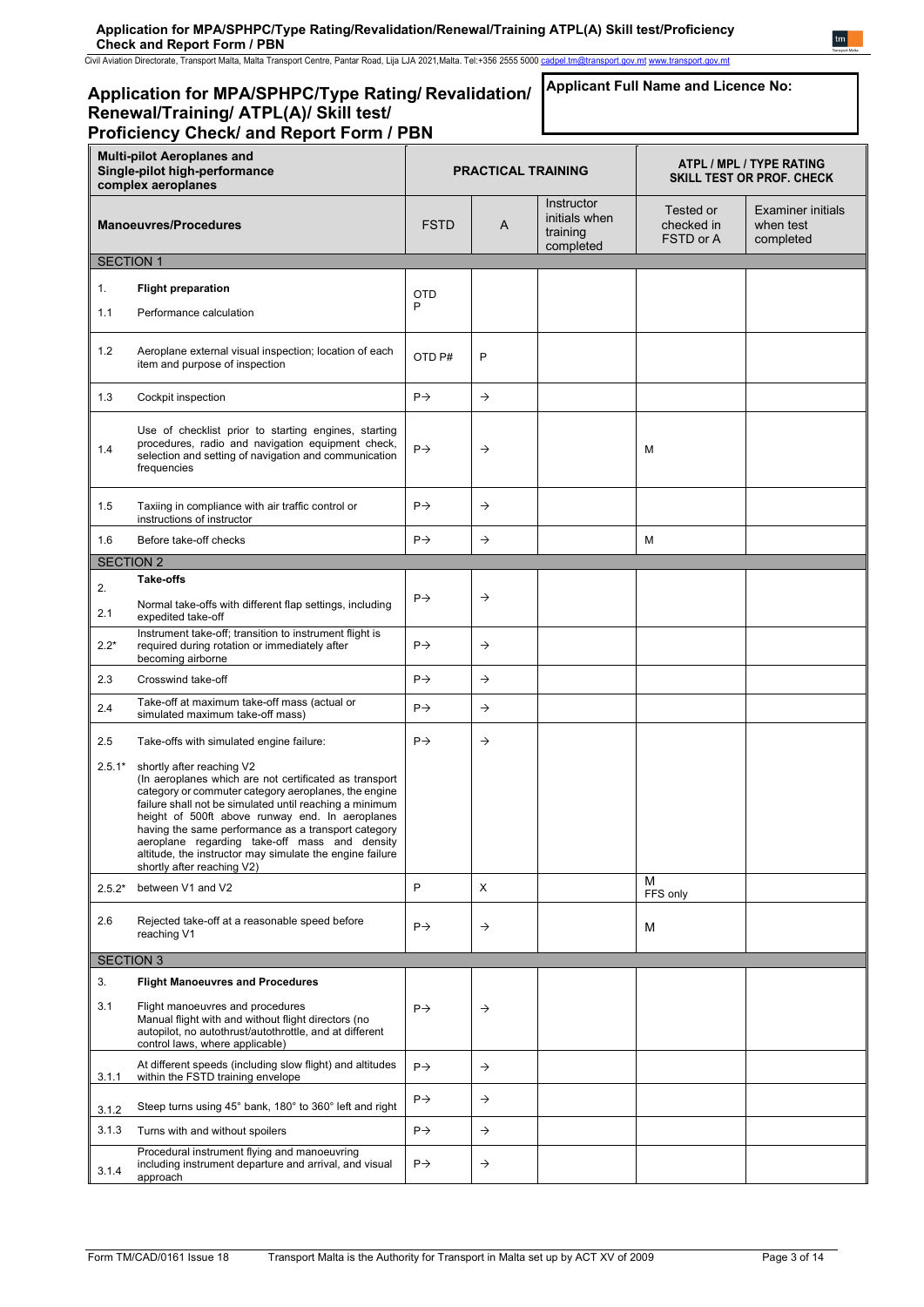Civil Aviation Directorate, Transport Malta, Malta Transport Centre, Pantar Road, Lija LJA 2021,Malta. Tel:+356 2555 5000 [cadpel.tm@transport.gov.mt](mailto:cadpel.tm@transport.gov.mt) www.transport.gov.mt

# **Application for MPA/SPHPC/Type Rating/ Revalidation/ Renewal/Training/ ATPL(A)/ Skill test/ Proficiency Check/ and Report Form / PBN**

**Applicant Full Name and Licence No:**

| <b>Multi-pilot Aeroplanes and</b><br>Single-pilot high-performance<br>complex aeroplanes |                                                                                                                                 | <b>PRACTICAL TRAINING</b> |                                                                                    | ATPL / MPL / TYPE RATING<br><b>SKILL TEST OR PROF. CHECK</b> |                                   |                                                                                                |
|------------------------------------------------------------------------------------------|---------------------------------------------------------------------------------------------------------------------------------|---------------------------|------------------------------------------------------------------------------------|--------------------------------------------------------------|-----------------------------------|------------------------------------------------------------------------------------------------|
|                                                                                          | <b>Manoeuvres/Procedures</b>                                                                                                    | <b>FSTD</b>               | A                                                                                  | Instructor initials<br>when training<br>completed            | Tested or checked in<br>FSTD or A | Examiner initials when<br>test completed                                                       |
| 3.2                                                                                      | Tuck under and Mach buffets (if applicable),<br>and other specific flight characteristics of the<br>aeroplane (e.g. Dutch Roll) | $P \rightarrow$           | $\rightarrow$ X<br>An<br>aeroplane<br>shall not<br>be used<br>for this<br>exercise |                                                              | FFS only                          |                                                                                                |
| 3.3                                                                                      | Normal operation of systems and controls<br>engineer's panel (if applicable)                                                    | OTDP <sub>2</sub>         | $\rightarrow$                                                                      |                                                              |                                   |                                                                                                |
|                                                                                          | Normal and abnormal operations of following systems:                                                                            |                           |                                                                                    |                                                              | М                                 | A mandatory minimum<br>of 3 abnormal shall be<br>selected from 3.4.0 to<br>3.4.14 inclusive    |
| 3.4.0                                                                                    | Engine (if necessary propeller)                                                                                                 | OTD $P \rightarrow$       | $\rightarrow$                                                                      |                                                              |                                   |                                                                                                |
| 3.4.1                                                                                    | Pressurisation and air-conditioning                                                                                             | OTD $P\rightarrow$        | $\rightarrow$                                                                      |                                                              |                                   |                                                                                                |
| 3.4.2                                                                                    | Pitot / static system                                                                                                           | OTD $P\rightarrow$        | $\rightarrow$                                                                      |                                                              |                                   |                                                                                                |
| 3.4.3                                                                                    | Fuel system                                                                                                                     | OTD $P\rightarrow$        | $\rightarrow$                                                                      |                                                              |                                   |                                                                                                |
| 3.4.4                                                                                    | Electrical system                                                                                                               | OTD $P \rightarrow$       | $\rightarrow$                                                                      |                                                              |                                   |                                                                                                |
| 3.4.5                                                                                    | Hydraulic system                                                                                                                | OTD $P\rightarrow$        | $\rightarrow$                                                                      |                                                              |                                   |                                                                                                |
| 3.4.6                                                                                    | Flight control and Trim-system                                                                                                  | OTD $P\rightarrow$        | $\rightarrow$                                                                      |                                                              |                                   |                                                                                                |
| 3.4.7                                                                                    | Anti-icing/de-icing system, Glare shield<br>heating                                                                             | OTD $P\rightarrow$        | $\rightarrow$                                                                      |                                                              |                                   |                                                                                                |
| 3.4.8                                                                                    | Autopilot/Flight director                                                                                                       | OTD $P\rightarrow$        | $\rightarrow$                                                                      |                                                              | M (Single pilot<br>only)          |                                                                                                |
| 3.4.9                                                                                    | Stall warning devices or stall avoidance<br>devices, and stability augmentation devices                                         | OTD $P\rightarrow$        | $\rightarrow$                                                                      |                                                              |                                   |                                                                                                |
| 3.4.10                                                                                   | Ground proximity warning system, weather<br>radar, radio altimeter, transponder                                                 | $P \rightarrow$           | $\rightarrow$                                                                      |                                                              |                                   |                                                                                                |
| 3.4.11                                                                                   | Radios, navigation equipment, instruments,<br>flight management system                                                          | OTD $P \rightarrow$       | $\rightarrow$                                                                      |                                                              |                                   |                                                                                                |
| 3.4.12                                                                                   | Landing gear and brake                                                                                                          | OTD $P \rightarrow$       | $\rightarrow$                                                                      |                                                              |                                   |                                                                                                |
| 3.4.13                                                                                   | Slat and flap system                                                                                                            | OTD $P\rightarrow$        | $\rightarrow$                                                                      |                                                              |                                   |                                                                                                |
| 3.4.14                                                                                   | Auxiliary power unit (APU)                                                                                                      | OTD $P\rightarrow$        | $\rightarrow$                                                                      |                                                              |                                   |                                                                                                |
| Intentionally left blank                                                                 |                                                                                                                                 |                           |                                                                                    |                                                              |                                   |                                                                                                |
| 3.6                                                                                      | Abnormal and emergency procedures:                                                                                              |                           |                                                                                    |                                                              | M                                 | A mandatory<br>minimum of three<br>items shall be<br>selected from 3.6.1<br>to 3.6.9 inclusive |
| 3.6.1                                                                                    | Fire drills, e.g. engine, APU, cabin, cargo<br>compartment, flight deck, wing and electrical<br>fires including evacuation      | $P \rightarrow$           | $\rightarrow$                                                                      |                                                              |                                   |                                                                                                |
| 3.6.2                                                                                    | Smoke control and removal                                                                                                       | $P \rightarrow$           | $\rightarrow$                                                                      |                                                              |                                   |                                                                                                |
| 3.6.3                                                                                    | Engine failures, shutdown and restart at a safe<br>height                                                                       | $P \rightarrow$           | $\rightarrow$                                                                      |                                                              |                                   |                                                                                                |
| 3.6.4                                                                                    | Fuel dumping (simulated)                                                                                                        | $P \rightarrow$           | $\rightarrow$                                                                      |                                                              |                                   |                                                                                                |
| 3.6.5                                                                                    | Wind shear at take-off/landing                                                                                                  | P                         | X                                                                                  |                                                              | FFS only                          |                                                                                                |
| 3.6.6                                                                                    | Simulated cabin pressure failure/emergency<br>descent                                                                           | $P \rightarrow$           | $\rightarrow$                                                                      |                                                              |                                   |                                                                                                |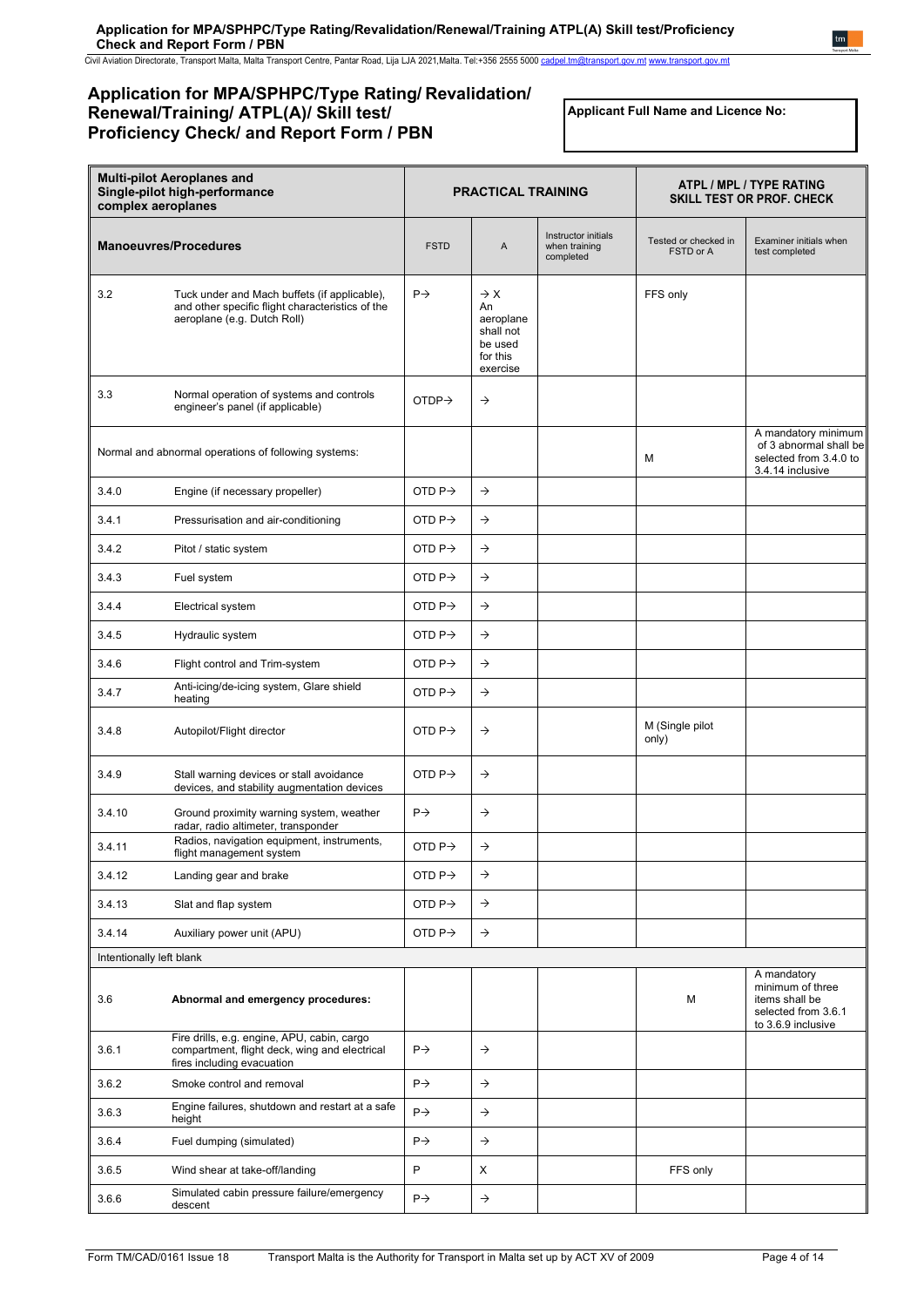Civil Aviation Directorate, Transport Malta, Malta Transport Centre, Pantar Road, Lija LJA 2021,Malta. Tel:+356 2555 5000 [cadpel.tm@transport.gov.mt](mailto:cadpel.tm@transport.gov.mt) www.transport.gov.mt

# **Application for MPA/SPHPC/Type Rating/ Revalidation/ Renewal/Training/ ATPL(A)/ Skill test/ Proficiency Check/ and Report Form / PBN**

**Applicant Full Name and Licence No:**

| <b>Multi-pilot Aeroplanes and</b><br>Single-pilot high-performance<br>complex aeroplanes |                                                                                                                                                                                                                                                                                                                                                                                                                                                                                                                                                                                                                                                                                                                                                                                                                                                                                                                                                                                                                                                                                 | <b>PRACTICAL TRAINING</b>                                        |                                                                        |                                                   | ATPL / MPL / TYPE RATING<br>SKILL TEST OR PROF. CHECK |                                          |
|------------------------------------------------------------------------------------------|---------------------------------------------------------------------------------------------------------------------------------------------------------------------------------------------------------------------------------------------------------------------------------------------------------------------------------------------------------------------------------------------------------------------------------------------------------------------------------------------------------------------------------------------------------------------------------------------------------------------------------------------------------------------------------------------------------------------------------------------------------------------------------------------------------------------------------------------------------------------------------------------------------------------------------------------------------------------------------------------------------------------------------------------------------------------------------|------------------------------------------------------------------|------------------------------------------------------------------------|---------------------------------------------------|-------------------------------------------------------|------------------------------------------|
|                                                                                          | <b>Manoeuvres/Procedures</b>                                                                                                                                                                                                                                                                                                                                                                                                                                                                                                                                                                                                                                                                                                                                                                                                                                                                                                                                                                                                                                                    | <b>FSTD</b>                                                      | A                                                                      | Instructor initials<br>when training<br>completed | Tested or checked in<br>FSTD or A                     | Examiner initials when<br>test completed |
| 3.6.7                                                                                    | Incapacitation of flight crew member                                                                                                                                                                                                                                                                                                                                                                                                                                                                                                                                                                                                                                                                                                                                                                                                                                                                                                                                                                                                                                            | $P\rightarrow$                                                   | $\rightarrow$                                                          |                                                   |                                                       |                                          |
| 3.6.8                                                                                    | Other emergency procedures as outlined in the<br>appropriate Aeroplane Flight Manual (AFM)                                                                                                                                                                                                                                                                                                                                                                                                                                                                                                                                                                                                                                                                                                                                                                                                                                                                                                                                                                                      | $P \rightarrow$                                                  | $\rightarrow$                                                          |                                                   |                                                       |                                          |
| 3.6.9                                                                                    | <b>TCAS</b> event                                                                                                                                                                                                                                                                                                                                                                                                                                                                                                                                                                                                                                                                                                                                                                                                                                                                                                                                                                                                                                                               | <b>OTD</b><br>$P \rightarrow$                                    | An<br>aeroplane<br>shall not<br>be used                                |                                                   | FFS only                                              |                                          |
| 3.7<br>3.7.1                                                                             | Upset recovery training<br>Recovery from stall events in:<br>- take-off configuration;<br>- clean configuration at low altitude;<br>- clean configuration near maximum operating<br>altitude; and<br>- landing configuration.                                                                                                                                                                                                                                                                                                                                                                                                                                                                                                                                                                                                                                                                                                                                                                                                                                                   | P<br><b>FFS</b><br>qualified<br>for the<br>training<br>task only | X<br>An aero-<br>plane<br>shall not<br>be used<br>for this<br>exercise |                                                   |                                                       |                                          |
| 3.7.2                                                                                    | The following upset exercises:<br>- recovery from nose-high at various bank<br>angles: and<br>- recovery from nose-low at various bank angles                                                                                                                                                                                                                                                                                                                                                                                                                                                                                                                                                                                                                                                                                                                                                                                                                                                                                                                                   | P<br><b>FFS</b><br>qualified<br>for the<br>training<br>task only | X<br>An aero-<br>plane<br>shall not<br>be used<br>for this<br>exercise |                                                   | FFS only                                              |                                          |
| 3.8                                                                                      | Instrument flight procedures                                                                                                                                                                                                                                                                                                                                                                                                                                                                                                                                                                                                                                                                                                                                                                                                                                                                                                                                                                                                                                                    |                                                                  |                                                                        |                                                   |                                                       |                                          |
| $3.8.1*$                                                                                 | Adherence to departure and arrival routes and<br><b>ATC</b> instructions                                                                                                                                                                                                                                                                                                                                                                                                                                                                                                                                                                                                                                                                                                                                                                                                                                                                                                                                                                                                        | $P \rightarrow$                                                  | $\rightarrow$                                                          |                                                   | M                                                     |                                          |
| $3.8.2*$                                                                                 | Holding procedures                                                                                                                                                                                                                                                                                                                                                                                                                                                                                                                                                                                                                                                                                                                                                                                                                                                                                                                                                                                                                                                              | $P \rightarrow$                                                  | $\rightarrow$                                                          |                                                   |                                                       |                                          |
| $3.8.3*$                                                                                 | 3D operations to DH/A of 200 feet (60 m) or to<br>higher minima if required by the approach<br>procedure                                                                                                                                                                                                                                                                                                                                                                                                                                                                                                                                                                                                                                                                                                                                                                                                                                                                                                                                                                        |                                                                  |                                                                        |                                                   |                                                       |                                          |
|                                                                                          | Note: According to the AFM, RNP APCH procedures may require the use of autopilot or flight director. The procedure to be flown manually shall be chosen<br>taking into account such limitations (for example, choose an ILS for 3.8.3.1 in the case of such AFM limitation).                                                                                                                                                                                                                                                                                                                                                                                                                                                                                                                                                                                                                                                                                                                                                                                                    |                                                                  |                                                                        |                                                   |                                                       |                                          |
| $3.8.3.1*$                                                                               | manually, without flight director                                                                                                                                                                                                                                                                                                                                                                                                                                                                                                                                                                                                                                                                                                                                                                                                                                                                                                                                                                                                                                               | $P\rightarrow$                                                   | $\rightarrow$                                                          |                                                   | M<br>(skill test only)                                |                                          |
| $3.8.3.2*$                                                                               | manually, with flight director                                                                                                                                                                                                                                                                                                                                                                                                                                                                                                                                                                                                                                                                                                                                                                                                                                                                                                                                                                                                                                                  | $P \rightarrow$                                                  | $\rightarrow$                                                          |                                                   |                                                       |                                          |
| $3.8.3.3*$                                                                               | with autopilot                                                                                                                                                                                                                                                                                                                                                                                                                                                                                                                                                                                                                                                                                                                                                                                                                                                                                                                                                                                                                                                                  | $P \rightarrow$                                                  | $\rightarrow$                                                          |                                                   |                                                       |                                          |
| $3.8.3.4*$                                                                               | Manually, with one engine simulated inoperative<br>during final approach, either until touchdown or<br>through the complete missed approach<br>procedure (as applicable), starting:<br>before passing 1 000 ft above<br>(i)<br>aerodrome level; and<br>(ii) after passing 1 000 ft above<br>(ii)<br>aerodrome level.<br>In aeroplanes which are not certificated as<br>transport category aeroplanes (JAR/FAR 25) or<br>as commuter category aeroplanes (SFAR 23),<br>the approach with simulated engine failure and<br>the ensuing go- around shall be initiated in<br>conjunction with the 2D approach in accordance<br>with 3.8.4. The go- around shall be initiated<br>when reaching the published obstacle clearance<br>height/altitude (OCH/A); however, not later than<br>reaching an MDH/A of 500 ft above the runway<br>threshold elevation. In aeroplanes having the<br>same performance as a transport category<br>aeroplane regarding take-off mass and density<br>altitude, the instructor may simulate the engine<br>failure in accordance with exercise 3.8.3.4. | $P \rightarrow$                                                  | $\rightarrow$                                                          |                                                   | м                                                     |                                          |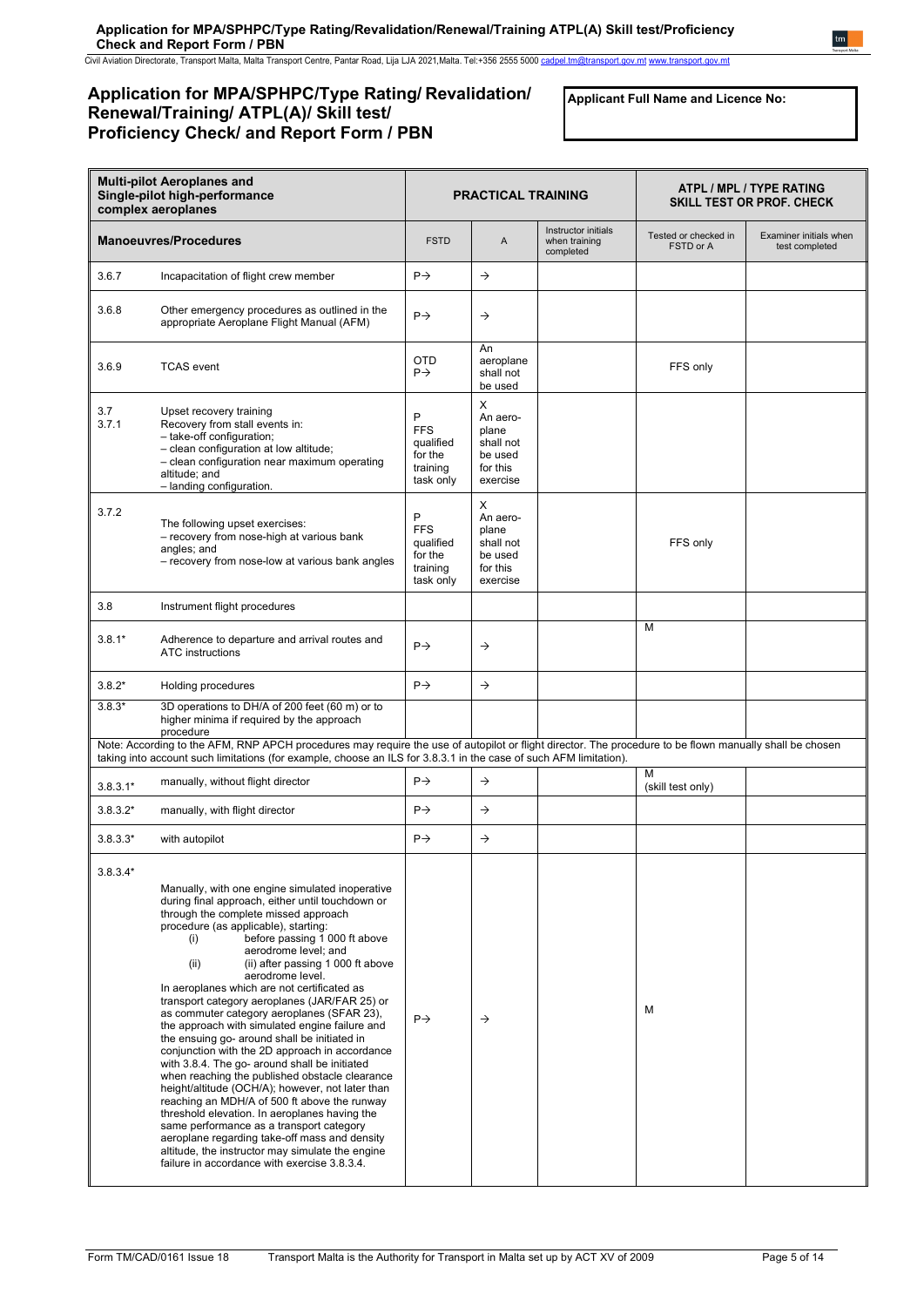Civil Aviation Directorate, Transport Malta, Malta Transport Centre, Pantar Road, Lija LJA 2021,Malta. Tel:+356 2555 5000 [cadpel.tm@transport.gov.mt](mailto:cadpel.tm@transport.gov.mt) www.transport.gov.mt

# **Application for MPA/SPHPC/Type Rating/ Revalidation/ Renewal/Training/ ATPL(A)/ Skill test/ Proficiency Check/ and Report Form / PBN**

**Applicant Full Name and Licence No:**

| <b>Multi-pilot Aeroplanes and</b><br>Single-pilot high-performance<br>complex aeroplanes |                                                                                                                                                                                                                                                                                                                                                                                                                                                                     | <b>PRACTICAL TRAINING</b> |                                                                 | ATPL / MPL / TYPE RATING<br><b>SKILL TEST OR PROF. CHECK</b> |                                    |                                          |
|------------------------------------------------------------------------------------------|---------------------------------------------------------------------------------------------------------------------------------------------------------------------------------------------------------------------------------------------------------------------------------------------------------------------------------------------------------------------------------------------------------------------------------------------------------------------|---------------------------|-----------------------------------------------------------------|--------------------------------------------------------------|------------------------------------|------------------------------------------|
| <b>Manoeuvres/Procedures</b>                                                             |                                                                                                                                                                                                                                                                                                                                                                                                                                                                     | <b>FSTD</b>               | A                                                               | Instructor initials<br>when training<br>completed            | Tested or checked in<br>FSTD or A  | Examiner initials when<br>test completed |
| $3.8.4*$                                                                                 | 2D operations down to the MDH/A                                                                                                                                                                                                                                                                                                                                                                                                                                     | $P^* \rightarrow$         | $\rightarrow$                                                   |                                                              | м                                  |                                          |
| 3.8.5                                                                                    | Circling approach under the following conditions:<br>(a)*approach to the authorised minimum circling<br>approach altitude at the aerodrome in question in<br>accordance with the local instrument approach<br>facilities in simulated instrument flight conditions;<br>followed by:<br>(b) circling approach to another runway at least<br>90° off centreline from the final approach used in<br>item (a), at the authorised minimum circling<br>approach altitude. | $P^* \rightarrow$         | $\rightarrow$                                                   |                                                              |                                    |                                          |
|                                                                                          | Remark: If (a) and (b) are not possible due to ATC<br>reasons, a simulated low visibility pattern may be<br>performed.                                                                                                                                                                                                                                                                                                                                              |                           |                                                                 |                                                              |                                    |                                          |
| 3.8.6                                                                                    | Visual approaches                                                                                                                                                                                                                                                                                                                                                                                                                                                   | $P \rightarrow$           | $\rightarrow$                                                   |                                                              |                                    |                                          |
| <b>SECTION 4</b>                                                                         |                                                                                                                                                                                                                                                                                                                                                                                                                                                                     |                           |                                                                 |                                                              |                                    |                                          |
| 4.                                                                                       | <b>Missed Approach Procedures</b>                                                                                                                                                                                                                                                                                                                                                                                                                                   | $P^* \rightarrow$         | $\rightarrow$                                                   |                                                              |                                    |                                          |
| 4.1                                                                                      | Go-around with all engines operating* during a 3D<br>operation on reaching decision height                                                                                                                                                                                                                                                                                                                                                                          | $P^* \rightarrow$         | $\rightarrow$                                                   |                                                              |                                    |                                          |
| 4.2                                                                                      | Go-around with all engines operating* from<br>various stages during an instrument approach                                                                                                                                                                                                                                                                                                                                                                          | $P^* \rightarrow$         | $\rightarrow$                                                   |                                                              |                                    |                                          |
| 4.3                                                                                      | Other missed approach procedures                                                                                                                                                                                                                                                                                                                                                                                                                                    | $P^* \rightarrow$         | $\rightarrow$                                                   |                                                              |                                    |                                          |
| $4.4*$                                                                                   | Manual go-around with the critical<br>engine<br>simulated inoperative after an instrument<br>approach on reaching DH, MDH or MAPt                                                                                                                                                                                                                                                                                                                                   | $P^* \rightarrow$         | $\rightarrow$                                                   |                                                              | м                                  |                                          |
| 4.5                                                                                      | Rejected landing with all engines operating:<br>- from various heights below DH/MDH;<br>- after touchdown (baulked landing)<br>In aeroplanes which are not certificated as<br>transport category aeroplanes (JAR/FAR 25) or<br>as commuter category aeroplanes (SFAR 23), the<br>rejected landing with all engines operating shall<br>be initiated below MDH/A or after touchdown.                                                                                  | $P \rightarrow$           | $\rightarrow$                                                   |                                                              |                                    |                                          |
| <b>SECTION 5</b>                                                                         |                                                                                                                                                                                                                                                                                                                                                                                                                                                                     |                           |                                                                 |                                                              |                                    |                                          |
| 5.<br>5.1                                                                                | Landings<br>Normal landings*<br>with<br>reference<br>visual<br>established when reaching DA/H following an<br>instrument approach operation                                                                                                                                                                                                                                                                                                                         | P                         |                                                                 |                                                              |                                    |                                          |
| 5.2                                                                                      | Landing with simulated jammed horizontal<br>stabiliser in any out-of-trim position                                                                                                                                                                                                                                                                                                                                                                                  | $P \rightarrow$           | An<br>aeroplane<br>shall not<br>be used<br>for this<br>exercise |                                                              | FFS only                           |                                          |
| 5.3                                                                                      | Crosswind landings (a/c, if practicable)                                                                                                                                                                                                                                                                                                                                                                                                                            | $P \rightarrow$           | $\rightarrow$                                                   |                                                              |                                    |                                          |
| 5.4                                                                                      | Traffic pattern and landing without extended or<br>with partly extended flaps and slats                                                                                                                                                                                                                                                                                                                                                                             | $P\rightarrow$            | $\rightarrow$                                                   |                                                              |                                    |                                          |
| 5.5                                                                                      | Landing with critical engine simulated inoperative                                                                                                                                                                                                                                                                                                                                                                                                                  | $P \rightarrow$           | $\rightarrow$                                                   |                                                              | м                                  |                                          |
| 5.6                                                                                      | Landing with two engines inoperative:<br>- aeroplanes with 3 engines: the centre engine<br>and 1 outboard engine as far as practicable<br>according to data of the AFM,<br>- aeroplanes with 4 engines: 2 engines at one<br>side                                                                                                                                                                                                                                    | P                         | X                                                               |                                                              | м<br>FFS only<br>(skill test only) |                                          |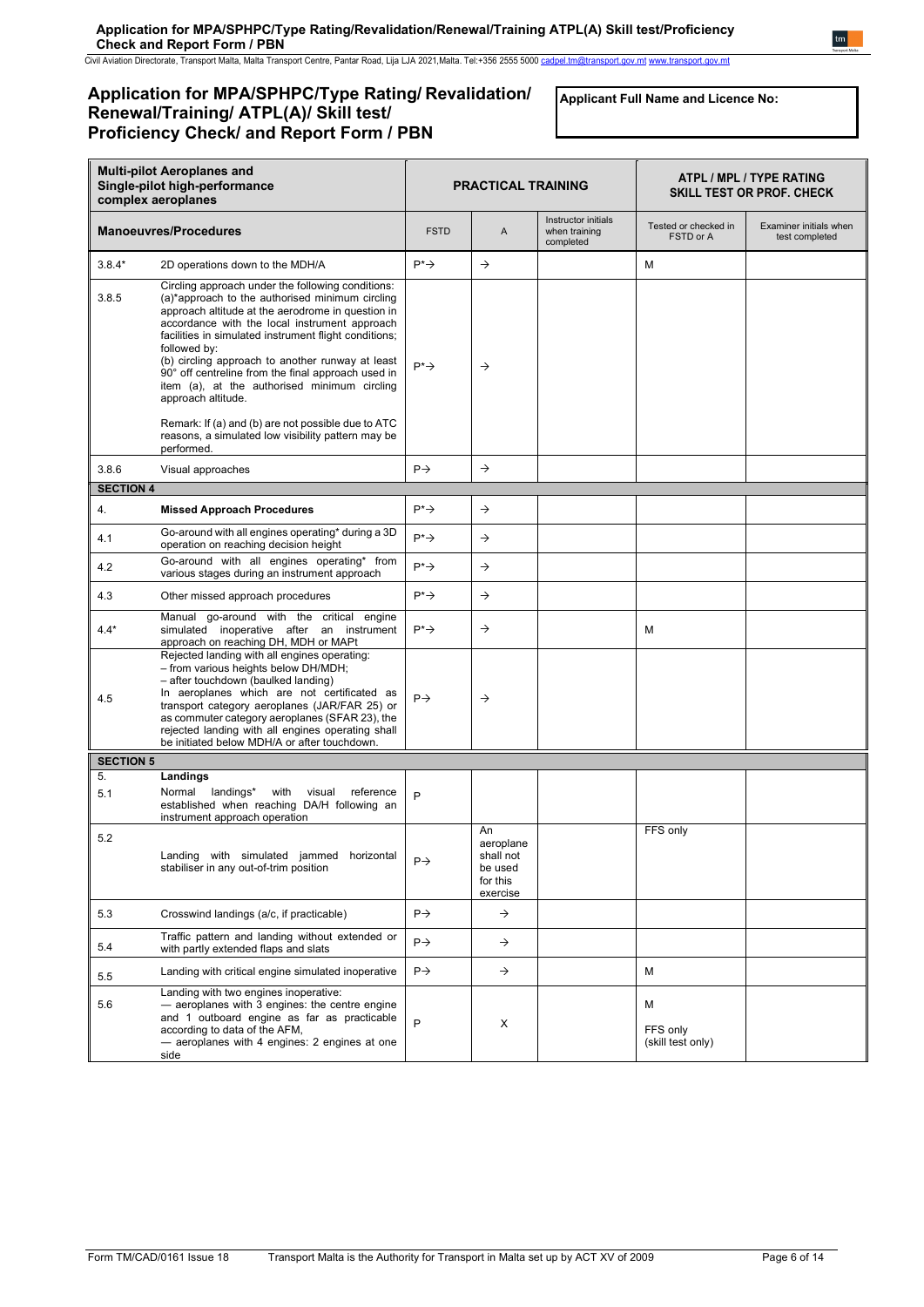Civil Aviation Directorate, Transport Malta, Malta Transport Centre, Pantar Road, Lija LJA 2021,Malta. Tel:+356 2555 5000 [cadpel.tm@transport.gov.mt](mailto:cadpel.tm@transport.gov.mt) www.transport.gov.mt

| <b>Result of Skill test/Proficiency check</b><br><b>Details and Result of the Check/PBN</b> |                                                                                                                       |                               | Licence No:                                                                                                                                                                                                                                                                                                                                                                                                                                                                                                                                                                                                            |
|---------------------------------------------------------------------------------------------|-----------------------------------------------------------------------------------------------------------------------|-------------------------------|------------------------------------------------------------------------------------------------------------------------------------------------------------------------------------------------------------------------------------------------------------------------------------------------------------------------------------------------------------------------------------------------------------------------------------------------------------------------------------------------------------------------------------------------------------------------------------------------------------------------|
| To be completed by the Examiner<br>Details of Check                                         |                                                                                                                       |                               |                                                                                                                                                                                                                                                                                                                                                                                                                                                                                                                                                                                                                        |
|                                                                                             |                                                                                                                       |                               |                                                                                                                                                                                                                                                                                                                                                                                                                                                                                                                                                                                                                        |
| $\Box$ ATPL(A) Skill test                                                                   | $\Box$ Skill Test<br>$\Box$ MPA Type rating<br>$\Box$ IR Revalidation $\Box$ IR Renewal                               | $\Box$ Proficiency Check      | $\Box$ Revalidation<br>$\Box$ SPHPC Type Rating $\Box$ Renewal                                                                                                                                                                                                                                                                                                                                                                                                                                                                                                                                                         |
|                                                                                             |                                                                                                                       |                               | Note: ATPL Skill test could only be conducted if the applicant meets all the experience requirements for the ATPL(A)                                                                                                                                                                                                                                                                                                                                                                                                                                                                                                   |
| $\Box$ PIC<br>$\Box$ COPI                                                                   |                                                                                                                       | $\Box$ Aeroplane              | $\Box$ Simulator                                                                                                                                                                                                                                                                                                                                                                                                                                                                                                                                                                                                       |
|                                                                                             |                                                                                                                       |                               |                                                                                                                                                                                                                                                                                                                                                                                                                                                                                                                                                                                                                        |
|                                                                                             |                                                                                                                       |                               |                                                                                                                                                                                                                                                                                                                                                                                                                                                                                                                                                                                                                        |
|                                                                                             |                                                                                                                       |                               |                                                                                                                                                                                                                                                                                                                                                                                                                                                                                                                                                                                                                        |
| Date of Check: __________________________   # of Landings _______________________           |                                                                                                                       |                               |                                                                                                                                                                                                                                                                                                                                                                                                                                                                                                                                                                                                                        |
| Result of the test on $\Box$ 1 <sup>st</sup> Attempt $\Box$ 2 <sup>nd</sup> Attempt:        |                                                                                                                       |                               | Blocks-Off ________________________Blocks-On________________________Block time: __________________________                                                                                                                                                                                                                                                                                                                                                                                                                                                                                                             |
| * delete as necessary                                                                       |                                                                                                                       |                               | I have been informed of the test result.                                                                                                                                                                                                                                                                                                                                                                                                                                                                                                                                                                               |
| PASS*<br><b>FAIL*</b>                                                                       | <b>PARTIAL PASS*</b>                                                                                                  | <b>Applicant's Signature:</b> |                                                                                                                                                                                                                                                                                                                                                                                                                                                                                                                                                                                                                        |
| Revalidation/Renewal (CAD authorisation required for renewal):                              |                                                                                                                       |                               |                                                                                                                                                                                                                                                                                                                                                                                                                                                                                                                                                                                                                        |
|                                                                                             |                                                                                                                       |                               | $\Box$ PBN APCH                                                                                                                                                                                                                                                                                                                                                                                                                                                                                                                                                                                                        |
| <b>Examiner Remarks:</b>                                                                    | <u> 1989 - Johann Harry Harry Harry Harry Harry Harry Harry Harry Harry Harry Harry Harry Harry Harry Harry Harry</u> |                               |                                                                                                                                                                                                                                                                                                                                                                                                                                                                                                                                                                                                                        |
|                                                                                             |                                                                                                                       |                               |                                                                                                                                                                                                                                                                                                                                                                                                                                                                                                                                                                                                                        |
|                                                                                             |                                                                                                                       |                               |                                                                                                                                                                                                                                                                                                                                                                                                                                                                                                                                                                                                                        |
|                                                                                             |                                                                                                                       |                               | Last and First Name of Examiner: ___________________________ Examiner Certificate number: ________________<br>I hereby declare that I have established communication with the applicant without language barriers. I made the applicant<br>aware of the consequences of providing incomplete, inaccurate or false information. I verified that the applicant complies<br>with the qualification, training and experience requirements in Part FCL. I confirm that all required manoeuvres and<br>exercises have been completed, as well as the verbal theoretical examination, where applicable and in compliance with |
|                                                                                             |                                                                                                                       |                               | the provision of FCL.1005, FCL.1015(c) and FCL.1030. I also declare that I have reviewed and applied the national<br>procedures and requirements of the applicant's competent authority contained in version (insert document version as                                                                                                                                                                                                                                                                                                                                                                               |
|                                                                                             |                                                                                                                       |                               | Last and First Name of Examiner: ___________________________ Examiner Certificate number: ________________                                                                                                                                                                                                                                                                                                                                                                                                                                                                                                             |
|                                                                                             |                                                                                                                       |                               |                                                                                                                                                                                                                                                                                                                                                                                                                                                                                                                                                                                                                        |
|                                                                                             |                                                                                                                       |                               |                                                                                                                                                                                                                                                                                                                                                                                                                                                                                                                                                                                                                        |

 $tm$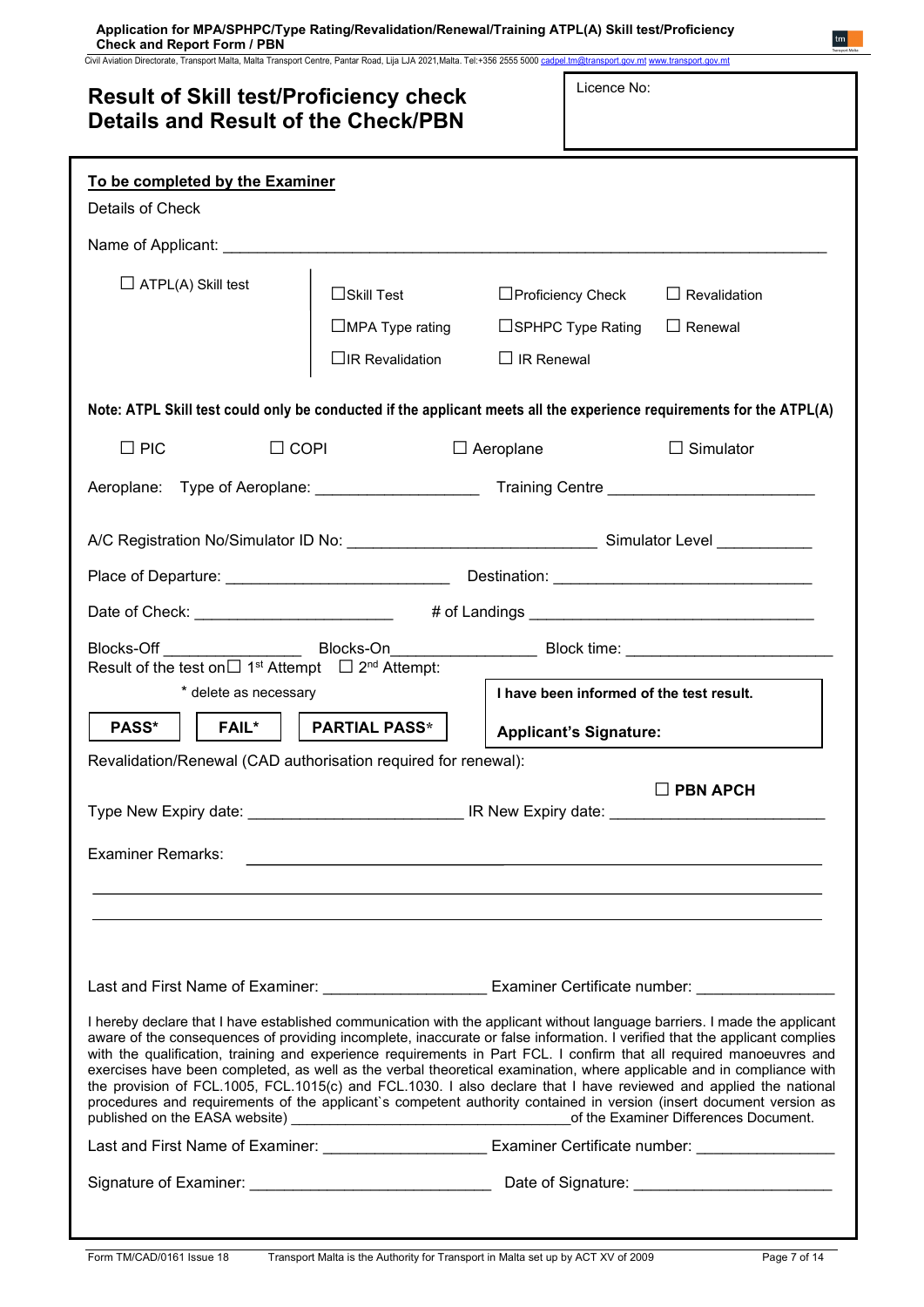Civil Aviation Directorate, Transport Malta, Malta Transport Centre, Pantar Road, Lija LJA 2021, Malta. Tel:+356 2555 5000 cadpel.tm@tra

## **A. General**

1. Applicants for a skill test shall have received instruction in the same class or type of aircraft to be used in the test.

The training for MPA and PL type ratings shall be conducted in an FFS or in a combination of FSTD(s) and FFS. The skill test or proficiency check for MPA and PL type ratings and the issue of an ATPL and an MPL, shall be conducted in an FFS, if available.

The training, skill test or proficiency check for class or type ratings for SPA and helicopters shall be conducted in:

- (a) an available and accessible FFS, or
- (b) a combination of FSTD(s) and the aircraft if an FFS is not available or accessible; or
- (c) the aircraft if no FSTD is available or accessible.

If FSTDs are used during training, testing or checking, the suitability of the FSTDs used shall be verified against the applicable 'Table of functions and subjective tests' and the applicable 'Table of FSTD validation tests' contained in the primary reference document applicable for the device used. All restrictions and limitations indicated on the device's qualification certificate shall be considered.

2. Failure to achieve a pass in all sections of the test in two attempts will require further training.

3. There is no limit to the number of skill tests that may be attempted.

## **CONTENT OF THE TRAINING/ SKILL TEST/PROFICIENCY CHECK**

4. Unless otherwise determined in the operational suitability data established in accordance with Annex I (Part-21) to Regulation (EU) No 748/2012 (OSD), the syllabus of flight instruction, the skill test and the proficiency check shall comply with this Appendix. The syllabus, skill test and proficiency check may be reduced to give credit for previous experience on similar aircraft types, as determined in the OSD.

5. Except in the case of skill tests for the issue of an ATPL, when so defined in the OSD for the specific aircraft, credit may be given for skill test items common to other types or variants where the pilots are qualified.

## **CONDUCT OF THE TEST/CHECK**

6. The examiner may choose between different skill test or proficiency check scenarios containing simulated relevant operations. Full-flight simulators and other training devices shall be used, as established in this Annex (Part-FCL).

7. During the proficiency check, the examiner shall verify that holders of the class or type rating maintain an adequate level of theoretical knowledge.

8. Should applicants choose to terminate a skill test for reasons considered inadequate by the examiner, they shall retake the entire skill test. If the test is terminated for reasons considered adequate by the examiner, only those sections not completed shall be tested in a further flight.

9. At the discretion of the examiner, any manoeuvre or procedure of the test may be repeated once by the applicants. The examiner may stop the test at any stage if it is considered that the applicants' demonstration of flying skill requires a complete retest.

10. Applicants shall be required to fly the aircraft from a position where the PIC or co-pilot functions, as relevant, can be performed. Under single-pilot conditions, the test shall be performed as if there was no other crew member present.

11. During preflight preparation for the test, applicants are required to determine power settings and speeds. Applicants shall indicate to the examiner the checks and duties carried out, including the identification of radio facilities. Checks shall be completed in accordance with the checklist for the aircraft on which the test is being taken and, if applicable, with the MCC concept. Performance data for take-off, approach and landing shall be calculated by applicants in compliance with the operations manual or flight manual for the aircraft used. Decision heights/altitudes, minimum descent heights/altitudes and missed approach point shall be agreed upon with the examiner.

12. The examiner shall take no part in the operation of the aircraft except where intervention is necessary in the interests of safety or to avoid unacceptable delay to other traffic.

## **SPECIFIC REQUIREMENTS FOR THE SKILL TEST/PROFICIENCY CHECK FOR TYPE RATINGS FOR MULTI-PILOT AIRCRAFT, FOR SINGLE-PILOT AIRCRAFT WHEN OPERATED IN MULTI-PILOT OPERATIONS, FOR MPL AND FOR ATPL**

13. The skill test for a multi-pilot aircraft or a single-pilot aircraft when operated in multi-pilot operations shall be performed in a multi-crew environment. Another applicant or another type rated qualified pilot may function as the second pilot. If an aircraft is used, the second pilot shall be the examiner or an instructor;

14. Applicants shall operate as PF during all sections of the skill test, except for abnormal and emergency procedures, which may be conducted as PF or PM in accordance with MCC. Applicants for the initial issue of a multi-pilot aircraft type rating or ATPL shall also demonstrate the ability to act as PM. Applicants may choose either the left-hand or the right-hand seat for the skill test if all items can be executed from the selected seat.

15. The following matters shall be specifically checked by the examiner for applicants for the ATPL or a type rating for multi-pilot aircraft or for multi-pilot operations in a single-pilot aircraft extending to the duties of a PIC, irrespective of whether the applicants act as PF or PM:

- (a) managing crew cooperation;
- (b) maintaining a general survey of the aircraft operation by appropriate supervision; and
- (c) setting priorities and making decisions in accordance with safety aspects and relevant rules and regulations appropriate to the operational situation, including emergencies.
- 16. The test or check should be accomplished under IFR, if the IR rating is included, and as far as possible be accomplished in a simulated commercial air transport environment. An essential element to be checked is the ability to plan and conduct the flight from routine briefing material.

17. When the type rating course has included less than 2 hours of flight training in the aircraft, the skill test may be conducted in an FFS and may be completed before the flight training in the aircraft.

The approved flight training shall be performed by a qualified instructor under the responsibility of:

- (a) an ATO; or
- (b) an organisation holding an AOC issued in accordance with Annex III (Part-ORO) to Regulation (EU) No 965/2012 and specifically approved for such training; or
- the instructor, in cases where no aircraft flight training for SP aircraft at an ATO or AOC holder is approved, and the aircraft flight training was approved by the applicants' competent authority.

A certificate of completion of the type rating course including the flight training in the aircraft shall be forwarded to the competent authority before the new type rating is entered in the applicants' licence.

18. For the upset recovery training, 'stall event' means either an approach-to-stall or a stall. An FFS can be used by the ATO to either train recovery from a stall or demonstrate the type-specific characteristics of a stall, or both, provided that:

- (a) the FFS has been qualified in accordance with the special evaluation requirements in CS-FSTD(A); and
- (b) the ATO has successfully demonstrated to the competent authority that any negative transfer of training is mitigated.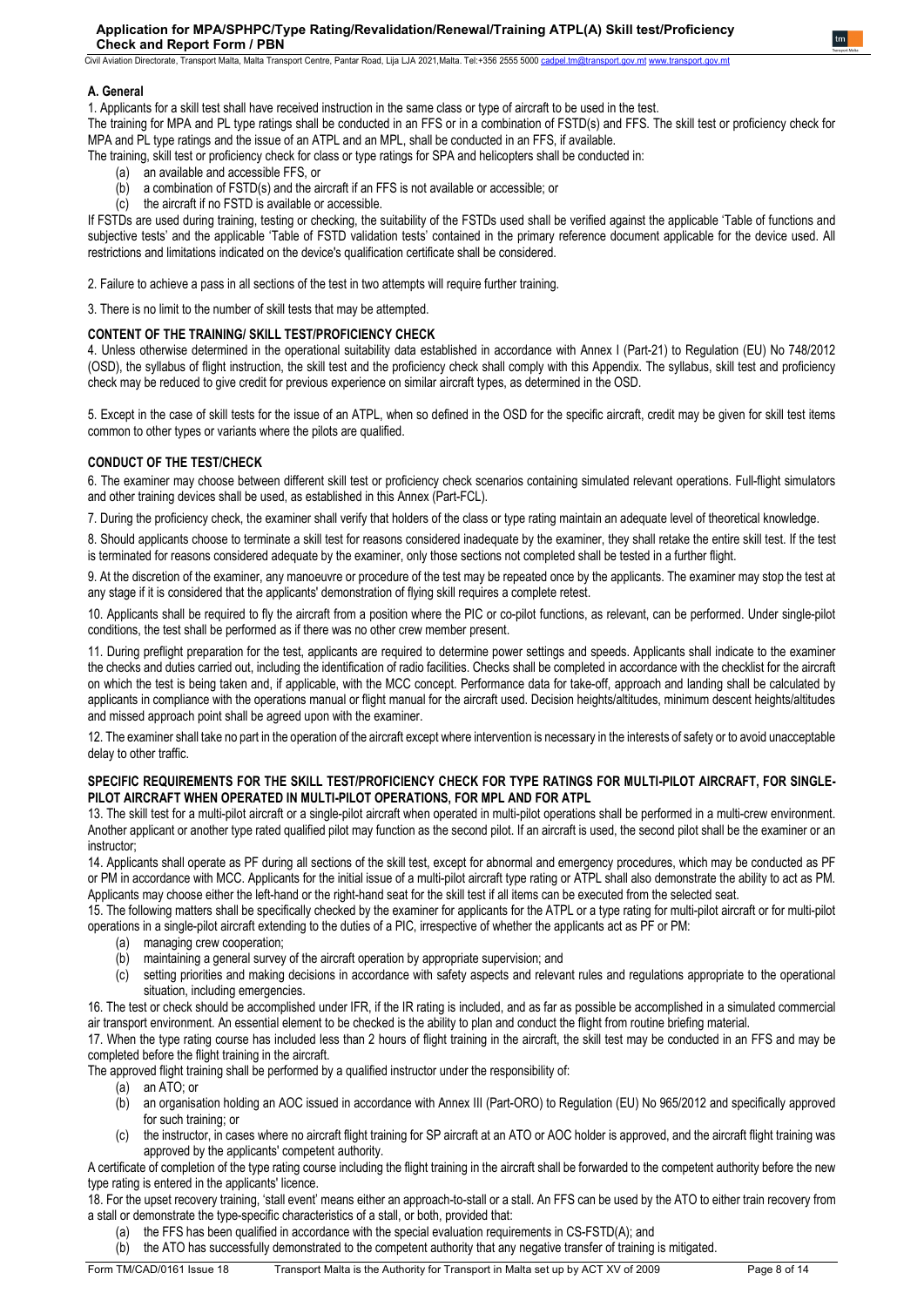Civil Aviation Directorate, Transport Malta, Malta Transport Centre, Pantar Road, Lija LJA 2021,Malta. Tel:+356 2555 5000 cadpel.tr

### **B. Specific requirements for the aeroplane category**

PASS MARKS

In the case of multi-pilot and single-pilot high-performance complex aeroplanes, applicants shall pass all sections of the skill test or proficiency check. Failure in more than five items will require applicants to take the entire test or check again. Applicants failing five or fewer items shall take the failed items again. Failure in any item on the retest or recheck, including those items that have been passed on a previous attempt, will require applicants to repeat the entire check or test again.

## **FLIGHT TEST TOLERANCE**

3. Applicants shall demonstrate the ability to:

- (a) operate the aeroplane within its limitations;
- (b) complete all manoeuvres with smoothness and accuracy;
- (c) exercise good judgement and airmanship;
- (d) apply aeronautical knowledge;
- (e) maintain control of the aeroplane at all times in such a manner that the successful outcome of a procedure or manoeuvre is never in doubt;
- (f) understand and apply crew coordination and incapacitation procedures, if applicable; and
- (g) communicate effectively with the other crew members, if applicable.

### 4. The following limits shall apply, corrected to make allowance for turbulent conditions and the handling qualities and performance of the aeroplane used:

| Height  | Generally                                  | $± 100$ feet          |          | on radio aids                                    | $± 5^\circ$                                                                                                                |  |
|---------|--------------------------------------------|-----------------------|----------|--------------------------------------------------|----------------------------------------------------------------------------------------------------------------------------|--|
|         | Starting a go-around at decision<br>height | $+50$ feet $-0$ feet  |          | For "angular" deviations                         | half scale deflection, azimuth and<br>glide path (e.g. LPV, ILS, MLS,                                                      |  |
|         | Minimum descent height/altitude            | $+50$ feet/ $-0$ feet |          |                                                  | GLS)                                                                                                                       |  |
| Heading | all engines operating                      | $± 5^\circ$           | Tracking | 2D (LNAV) and 3D<br>(LNAV/VNAV) "linear"         | Cross track error/deviation shall<br>normally be limited to<br>$±$ % the RNP value associated<br>with the procedure. Brief |  |
|         | with simulated engine failure              | $± 10^{\circ}$        |          | deviations                                       | deviations from this standard up<br>to a maximum of 1 time the RNP<br>value are allowable.                                 |  |
|         |                                            |                       |          | 3D linear vertical deviations                    | not more than -75 feet below the                                                                                           |  |
| Speed   | all engines operating                      | $± 5$ knots           |          | (e.g. RNP APCH<br>(LNAV/VNAV) using<br>BaroVNAV) | vertical profile at any time, and<br>not more than +75 feet above the<br>vertical profile at or below 1 000                |  |
|         | with simulated engine failure              | + 10 knots/- 5 knots  |          |                                                  | feet above aerodrome level                                                                                                 |  |

#### **CONTENT OF THE TRAINING/SKILL TEST/PROFICIENCY CHECK**

6. Multi-pilot aeroplanes and single-pilot high performance complex aeroplanes:

(a) The following symbols mean:<br>P = Trained a

- $P =$  Trained as PIC or co-pilot and as PF and PM for the issue of a type rating as applicable.<br>OTD = Other training devices may be used for this exercise.
- Other training devices may be used for this exercise.

 $X =$  An FFS shall be used for this exercise; otherwise an aeroplane shall be used if appropriate for the manoeuvre or procedure.<br>P# = The training shall be complemented by supervised aeroplane inspection

The training shall be complemented by supervised aeroplane inspection.

(b) The practical training shall be conducted at least at the training equipment level shown as (P), or may be conducted up to any higher equipment level shown by the arrow  $(---)$ .

The following abbreviations are used to indicate the training equipment used:

- A = aeroplane
- FFS = full-flight simulator
- FSTD = flight simulator training device

(c) The starred items (\*) shall be flown solely by reference to instruments.

(d) Where the letter 'M' appears in the skill test or proficiency check column, this will indicate a mandatory exercise or a choice where more than one exercise appears.

(e) An FFS shall be used for practical training and testing if the FFS forms part of an approved type rating course. The following considerations will apply to the approval of the course:

(i) the qualifications of the instructors;

(ii) the qualification and the amount of training provided on the course in an FSTD; and

(iii) the qualifications and previous experience on similar types of the pilots under training.

(f) Manoeuvres and procedures shall include MCC for multi-pilot aeroplane and for single-pilot high-performance complex aeroplanes in multi-pilot operations.

(g) Manoeuvres and procedures shall be conducted in single-pilot role for single-pilot high-performance complex aeroplanes in single-pilot operations.

(h) In the case of single-pilot high-performance complex aeroplanes, when a skill test or proficiency check is performed in multi-pilot operations, the type rating shall be restricted to multi-pilot operations. If privileges of single-pilot are sought, the manoeuvres/procedures in 2.5, 3.8.3.4, 4.4, 5.5 and at least one manoeuvre/procedure from Section 3.4 have to be completed in addition as single-pilot.

(i) In the case of a restricted type rating issued in accordance with FCL.720.A(c), applicants shall fulfil the same requirements as other applicants for the type rating except for the practical exercises relating to the take-off and landing phases.

(j) To establish or maintain PBN privileges, one approach shall be an RNP APCH. Where an RNP APCH is not practicable, it shall be performed in an appropriately equipped FSTD.

By way of derogation from the subparagraph above, in cases where a proficiency check for revalidation of PBN privileges does not include an RNP APCH exercise, the PBN privileges of the pilot shall not include RNP APCH. The restriction shall be lifted if the pilot has completed a proficiency check including an RNP APCH exercise.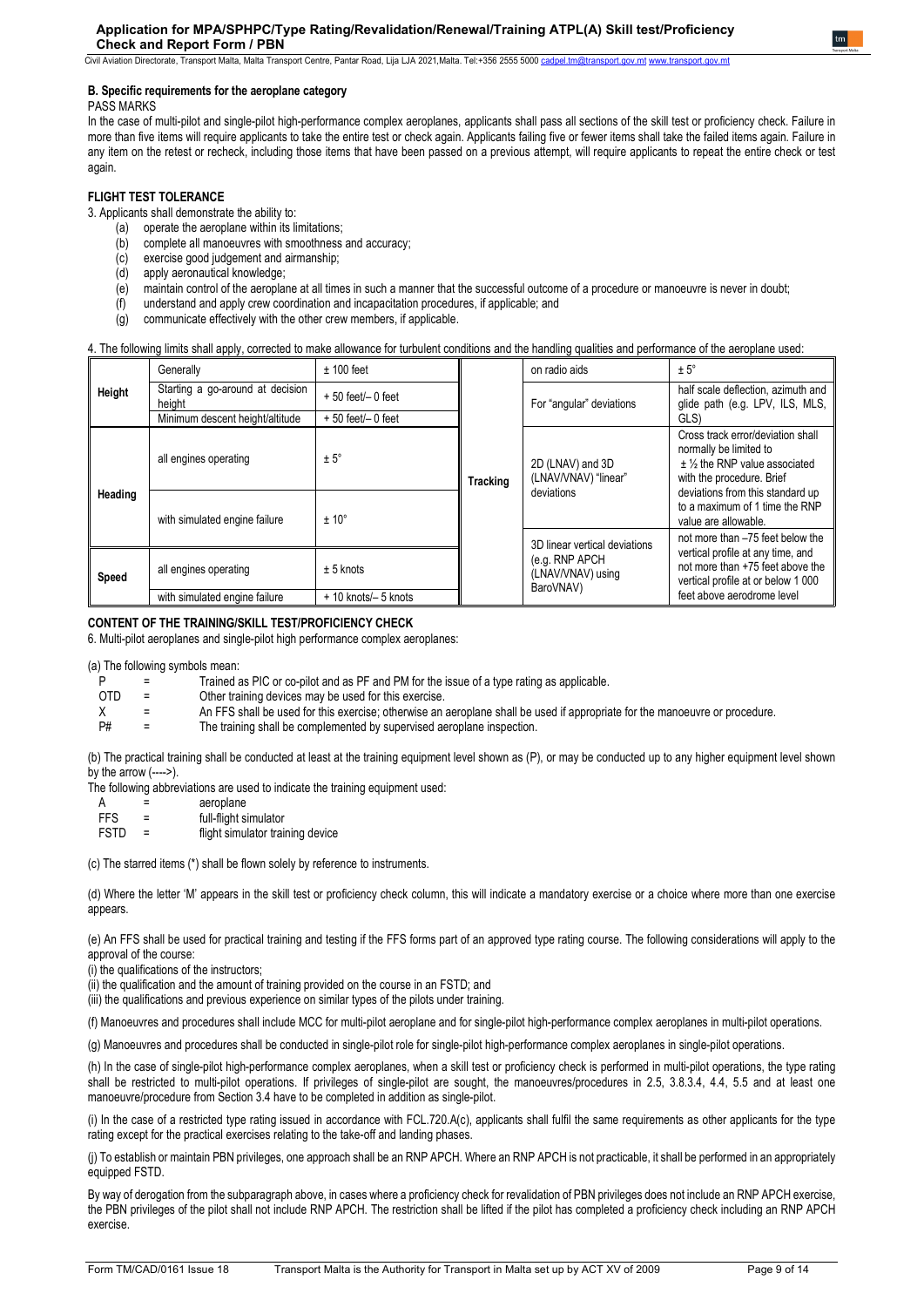Civil Aviation Directorate, Transport Malta, Malta Transport Centre, Pantar Road, Lija LJA 2021,Malta. Tel:+356 2555 5000 [cadpel.tm@transport.gov.mt](mailto:cadpel.tm@transport.gov.mt) www.transport.gov.mt

# **Application for ATPL(A) Issue Experience and Crediting**

Licence No:

# **Appendix 1 Complete if applicable**

| To be completed by the applicant                                                                                           |                                                                          |  |  |  |  |  |
|----------------------------------------------------------------------------------------------------------------------------|--------------------------------------------------------------------------|--|--|--|--|--|
|                                                                                                                            | Pilot licence held $\Box$ CPL(A) $\Box$ MPL $\Box$ Third Country ATPL(A) |  |  |  |  |  |
| $\Box$ IR(A) multi-engine aeroplane valid until: __________________________________                                        |                                                                          |  |  |  |  |  |
| $\Box$ MCC course completed                                                                                                |                                                                          |  |  |  |  |  |
|                                                                                                                            |                                                                          |  |  |  |  |  |
|                                                                                                                            |                                                                          |  |  |  |  |  |
|                                                                                                                            |                                                                          |  |  |  |  |  |
| of which FNPT or FFS _____ Maximum 100 hours of which FNPT I or II______ Maximum 25hours of Flight Experience.             |                                                                          |  |  |  |  |  |
| of which,                                                                                                                  |                                                                          |  |  |  |  |  |
|                                                                                                                            |                                                                          |  |  |  |  |  |
|                                                                                                                            |                                                                          |  |  |  |  |  |
| B2) (PIC + PICUS together Minimum 250 hours) PIC hours: Minimum 70 hours                                                   |                                                                          |  |  |  |  |  |
|                                                                                                                            |                                                                          |  |  |  |  |  |
| B3) PICUS hours: _________________________________ Minimum 500 hours                                                       |                                                                          |  |  |  |  |  |
|                                                                                                                            |                                                                          |  |  |  |  |  |
|                                                                                                                            |                                                                          |  |  |  |  |  |
|                                                                                                                            |                                                                          |  |  |  |  |  |
|                                                                                                                            |                                                                          |  |  |  |  |  |
|                                                                                                                            |                                                                          |  |  |  |  |  |
| Applicant Last and First Name: Manual Applicant Last and First Name: Manual Applicant Last and First Name:                 |                                                                          |  |  |  |  |  |
|                                                                                                                            |                                                                          |  |  |  |  |  |
|                                                                                                                            |                                                                          |  |  |  |  |  |
| For Office Use:                                                                                                            |                                                                          |  |  |  |  |  |
| Credit given if applicable towards the 1500 hours flight time Hours:                                                       |                                                                          |  |  |  |  |  |
| PIC hours on TMGs or Sailplanes - Maximum 30 hour<br>Helicopter hours Maximum 50% of all flight time requirements as above |                                                                          |  |  |  |  |  |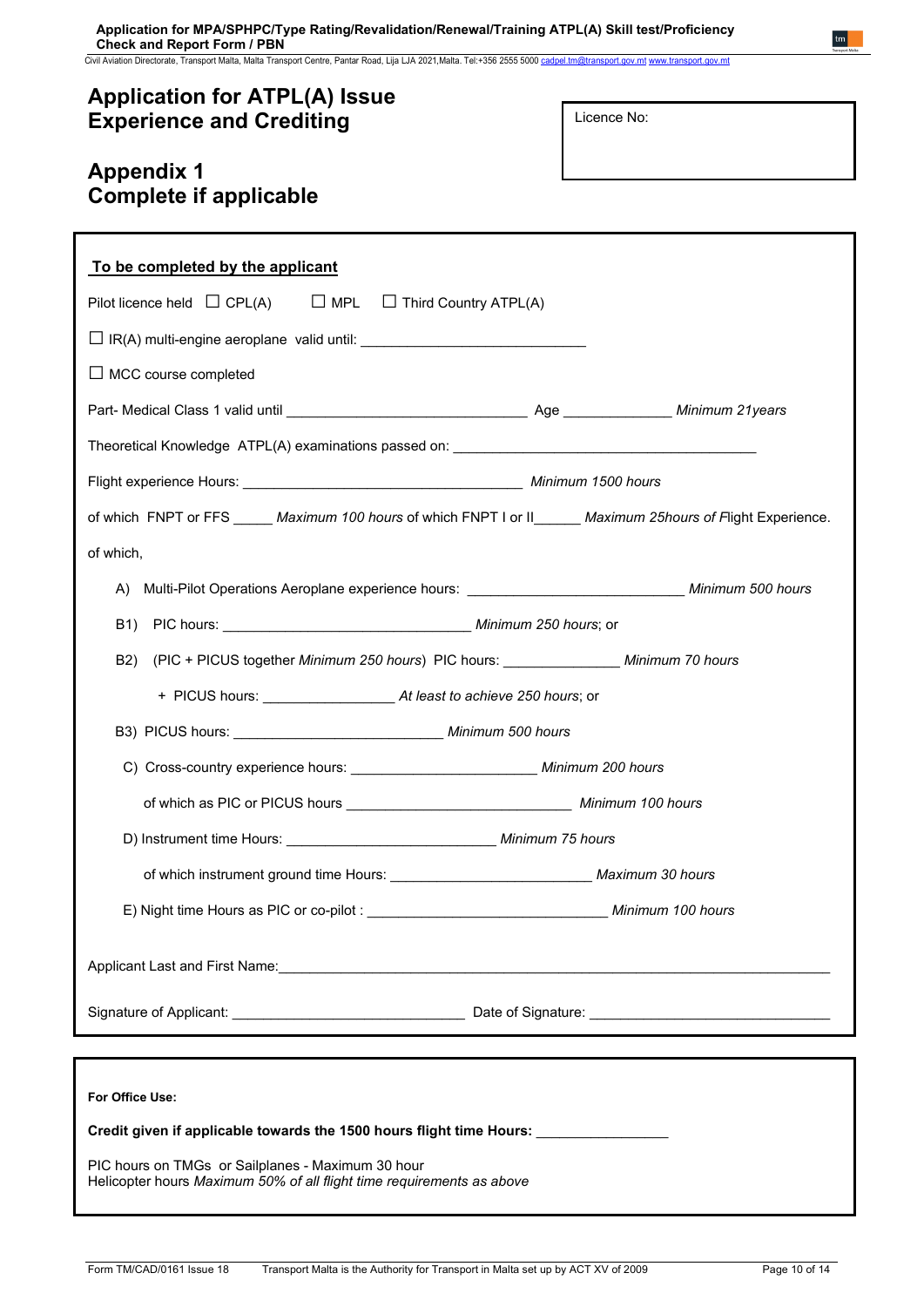Civil Aviation Directorate, Transport Malta, Malta Transport Centre, Pantar Road, Lija LJA 2021,Malta. Tel:+356 2555 5000 [cadpel.tm@transport.gov.mt](mailto:cadpel.tm@transport.gov.mt) www.transport.gov.mt

| <b>Application for First MPA Type Rating</b>                                                                                                                                                                                        | Licence No:             |
|-------------------------------------------------------------------------------------------------------------------------------------------------------------------------------------------------------------------------------------|-------------------------|
| <b>Appendix 2</b><br><b>Complete if applicable</b>                                                                                                                                                                                  |                         |
| To be Completed by the applicant                                                                                                                                                                                                    |                         |
| $\Box$ CPL $\Box$ MPL<br>Pilot licence held $\Box$ PPL<br>$\Box$ ATPL                                                                                                                                                               |                         |
|                                                                                                                                                                                                                                     |                         |
| Part- Medical □ Class 1 or □ Class 2 / □ IR valid until _________________________                                                                                                                                                   |                         |
|                                                                                                                                                                                                                                     |                         |
| If MCC is not combined with Type Rating                                                                                                                                                                                             |                         |
| $M1)$ $\Box$ Hold a certificate of satisfactory completion of MCC in aeroplanes; or                                                                                                                                                 |                         |
| M2) $\Box$ Hold a certificate of satisfactory completion of MCC in helicopters and have __________________ hours of flight<br>experience as pilot on multi-pilot helicopters Minimum 100 hours; or                                  |                         |
| M3) □ have ________________ hours as pilot on multi-pilot operations in any aircraft category Minimum 500 hours; or                                                                                                                 |                         |
| $M4)$ have hours as pilot in multi-pilot operations on single-pilot multi-engine aeroplanes, in<br>commercial air transport in accordance with the applicable operational requirements Minimum 500 hours.                           |                         |
|                                                                                                                                                                                                                                     |                         |
| 1) $\Box$ Have completed the training course as specified in FCL.745.A - Advanced UPRT course – aeroplanes OR                                                                                                                       |                         |
| 2) ∐Have completed within the preceding 3 years, the training and checking in accordance with points ORO.FC.220 and<br>ORO.FC.230 of ANNEX III (Part-ORO) to Regulation (EU) 965/2012 OR                                            |                         |
| 3) $\Box$ Have completed the training specified in point FCL.915(e)(1)(ii) UPRT Instructor Training Course                                                                                                                          |                         |
| Flight instruction for type rating according to approved syllabus completed on                                                                                                                                                      |                         |
|                                                                                                                                                                                                                                     |                         |
|                                                                                                                                                                                                                                     |                         |
|                                                                                                                                                                                                                                     |                         |
|                                                                                                                                                                                                                                     |                         |
| Number of aircraft landings after simulator training ___________________________                                                                                                                                                    |                         |
| Applicant Last and First Name: 1990 1990 1991 1992 1994 1994 1994 1994 1994 1995 1996 1997 1998 1999 1999 199                                                                                                                       |                         |
|                                                                                                                                                                                                                                     |                         |
| For Office Use:<br>Limitation to initially fly under the supervision of an instructor as required by OSD<br>If required, number of hours under supervision is _____________________________hrs                                      | $\Box$ Yes<br>$\Box$ No |
| Name of PEL officer <b>Construction Construction Case Construction</b> Case Construction Case Construction Case Construction Case Construction Case Construction Case Construction Case Construction Case Construction Case Constru |                         |

 $tm$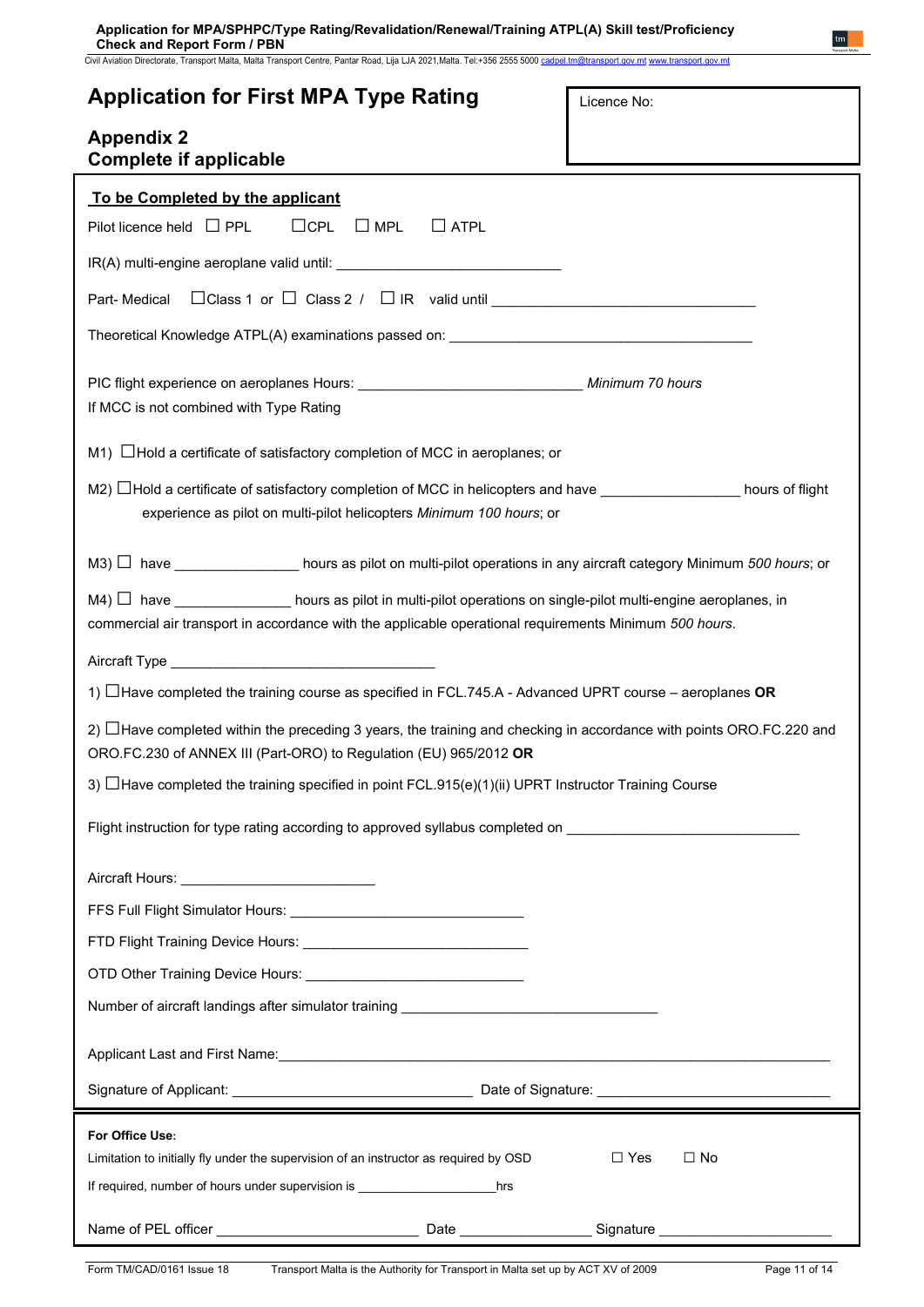Civil Aviation Directorate, Transport Malta, Malta Transport Centre, Pantar Road, Lija LJA 2021,Malta. Tel:+356 2555 5000 [cadpel.tm@transport.gov.mt](mailto:cadpel.tm@transport.gov.mt) www.transport.gov.mt

| <b>Application for First Single Pilot High</b><br><b>Performance Complex Aeroplane Type Rating</b>                                                                            | Licence No:                                                                                                                                                                                                                                     |
|-------------------------------------------------------------------------------------------------------------------------------------------------------------------------------|-------------------------------------------------------------------------------------------------------------------------------------------------------------------------------------------------------------------------------------------------|
| <b>Appendix 3</b><br><b>Complete if applicable</b>                                                                                                                            |                                                                                                                                                                                                                                                 |
| To be Completed by the applicant                                                                                                                                              |                                                                                                                                                                                                                                                 |
| Before starting the course:                                                                                                                                                   |                                                                                                                                                                                                                                                 |
| Total Flight Experience Hours _______________________ Minimum 200 hours<br>1)                                                                                                 |                                                                                                                                                                                                                                                 |
| PIC hours on aeroplanes ________________________________ Minimum 70 hours<br>2)                                                                                               |                                                                                                                                                                                                                                                 |
| Additional theoretical knowledge:<br>3)                                                                                                                                       |                                                                                                                                                                                                                                                 |
| (i)<br>undertaken at an ATO; or                                                                                                                                               | Hold a certificate of satisfactorily completion of a course of additional theoretical knowledge for SPHP aircraft                                                                                                                               |
| $\Box$ Passed Part-FCL ATPL(A) theoretical knowledge examinations; or<br>(ii)                                                                                                 |                                                                                                                                                                                                                                                 |
| (iii)<br>issue in accordance with ICAO Annex 1.                                                                                                                               | $\Box$ Hold in addition to a Part-FCL licence an ATPL(A) or CPL(A)/IR with theoretical knowledge credit for ATPL(A)                                                                                                                             |
| $\Box$ CPL<br>$\Box$ ATPL<br>Pilot licence held $\Box$ PPL<br>4)                                                                                                              |                                                                                                                                                                                                                                                 |
| 5)<br>For Multi-pilot operations:<br>6)<br>If MCC is not combined with Type Rating<br>$\Box$ Hold a certificate of satisfactory completion of MCC in aeroplanes; or<br>i)     | Part-Medical Certificate: □ Class 1 □ Class 2/ □ IR - Medical Certificate is valid until _____________________                                                                                                                                  |
| flight experience as pilot on multi-pilot helicopters Minimum 100 hours; or                                                                                                   | $\mathsf{ii}$ $\Box$ Hold a certificate of satisfactory completion of MCC in helicopters and have __________________ hours of                                                                                                                   |
| or                                                                                                                                                                            | iii) $\Box$ Have __________________ hours as pilot in multi-pilot operations in any aircraft category Minimum 500 hours;                                                                                                                        |
|                                                                                                                                                                               | iv) $\Box$ Have $\_\_\_\_\_\_\_\_\_\_\_\_\_\_\_$ hours as pilot in multi-pilot operations on single-pilot multi-engine aeroplanes, in<br>commercial air transport in accordance with the applicable operational requirements Minimum 500 hours. |
| 7)                                                                                                                                                                            | <b>Flight instruction for type rating</b> according to approved syllabus completed on                                                                                                                                                           |
|                                                                                                                                                                               |                                                                                                                                                                                                                                                 |
|                                                                                                                                                                               |                                                                                                                                                                                                                                                 |
| OTD Other Training Device Hours: <b>Campaign Act and Training Order Hours</b>                                                                                                 |                                                                                                                                                                                                                                                 |
| 8)                                                                                                                                                                            |                                                                                                                                                                                                                                                 |
| 9A) $\Box$ Have completed the training course as specified in FCL.745.A - Advanced UPRT course – aeroplanes OR                                                                |                                                                                                                                                                                                                                                 |
| and ORO.FC.230 of ANNEX III (Part-ORO) to Regulation (EU) 965/2012 OR                                                                                                         | 9B) ⊔Have completed within the preceding 3 years, the training and checking in accordance with points ORO.FC.220                                                                                                                                |
| 9C) $\Box$ Have completed the training specified in point FCL.915(e)(1)(ii) UPRT Instructor Training Course                                                                   |                                                                                                                                                                                                                                                 |
|                                                                                                                                                                               |                                                                                                                                                                                                                                                 |
| For Office Use:                                                                                                                                                               |                                                                                                                                                                                                                                                 |
| Limitation to initially fly under the supervision of an instructor as required by OSD<br>If required, number of hours under supervision is _______________________________hrs | $\Box$ Yes<br>$\Box$ No                                                                                                                                                                                                                         |
|                                                                                                                                                                               |                                                                                                                                                                                                                                                 |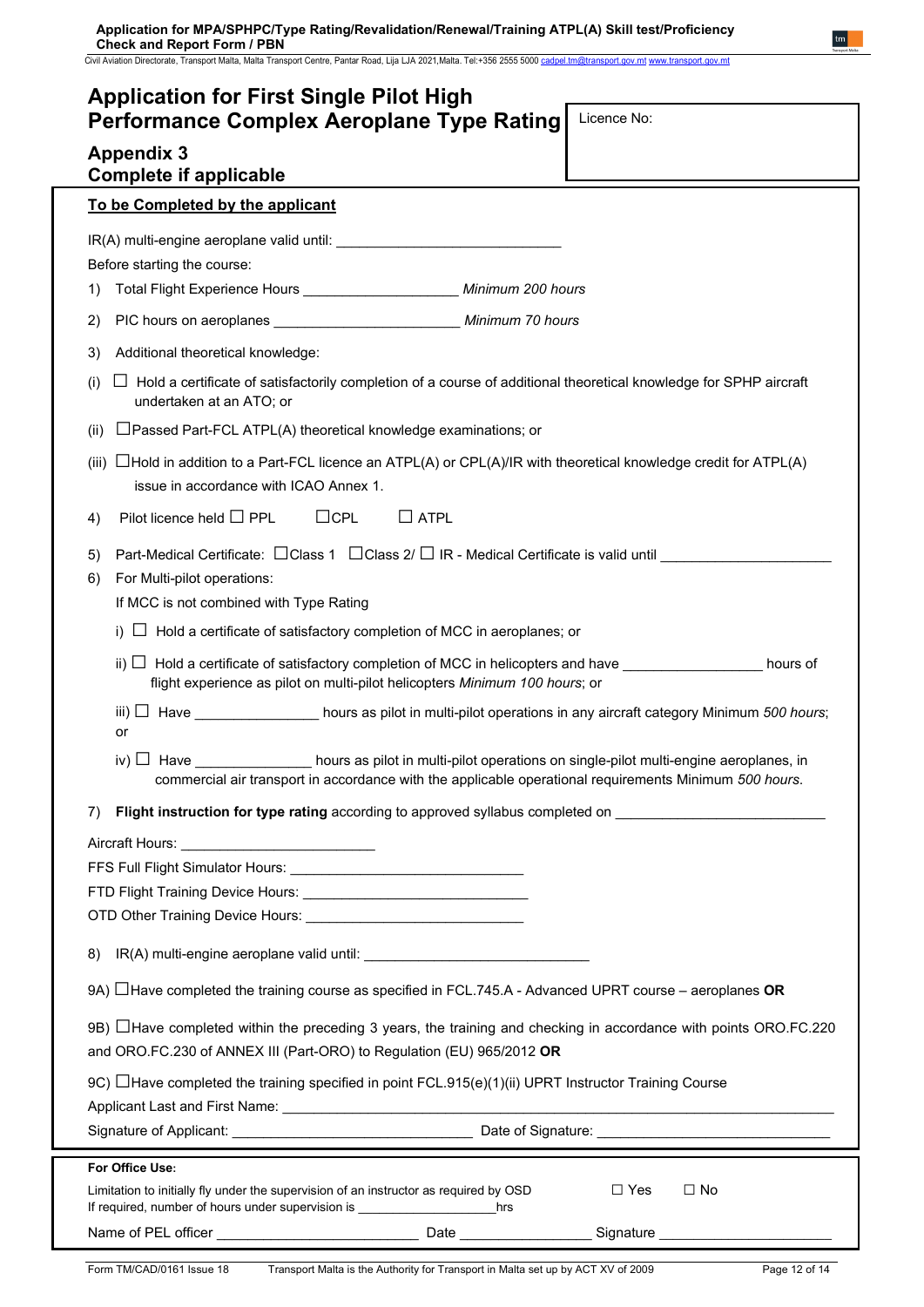Civil Aviation Directorate, Transport Malta, Malta Transport Centre, Pantar Road, Lija LJA 2021,Malta. Tel:+356 2555 5000 [cadpel.tm@transport.gov.mt](mailto:cadpel.tm@transport.gov.mt) www.tran

# **Submission Instructions**

|                                                                | Respective Appendix have to be printed and completed if necessary.                                                                                                                                            | <b>Office</b><br><b>use</b>   |  |  |
|----------------------------------------------------------------|---------------------------------------------------------------------------------------------------------------------------------------------------------------------------------------------------------------|-------------------------------|--|--|
| Age: An applicant for a ATPL(A) must be at least 21 years old. |                                                                                                                                                                                                               |                               |  |  |
|                                                                | <b>Documents Required:</b>                                                                                                                                                                                    | Only                          |  |  |
|                                                                | 1. A copy of the Malta ID Card (both sides) or Passport [Original has to be presented before<br>licence is collected / Not required if the applicant already holds a Malta Part-FCL licence].                 | $\bigcirc$                    |  |  |
|                                                                | 2. A copy of the Part-Medical Certificate [Original has to be presented before licence is<br>collected]                                                                                                       | $\circled{2}$                 |  |  |
|                                                                | 3. Log Book - All flight instruction / instrument flight instruction / instrument ground instruction/<br>etc. must be counter-signed by the instructor /All PICUS must be signed by the Pilot-in-<br>command. | $\circled{3}$                 |  |  |
|                                                                | 4. Copy of ATO Approval Certificate where type rating instruction was given if not issued by<br><b>Transport Malta</b>                                                                                        | $\bigcirc$                    |  |  |
|                                                                | 5. A copy of the Course Completion Certificate for the type rating [Original has to be presented<br>before licence is collected].                                                                             | $\circledS$                   |  |  |
| 6.                                                             | Copy of Examiner Certificate if not issued by Transport Malta                                                                                                                                                 | $\circled6$                   |  |  |
| 7.                                                             | Copy of Language Proficiency Certificate issued by Transport Malta                                                                                                                                            | $\circled{7}$                 |  |  |
|                                                                | 8. Proof of aircraft landings where applicable for issue of the type rating                                                                                                                                   | $\circledS$                   |  |  |
|                                                                | 9. A copy of the ATPL(A) Theoretical Knowledge Examination Results [If not issued by<br>Transport Malta original has to be presented before licence is collected.]                                            | $\circled{9}$<br>$\circledR$  |  |  |
|                                                                | 10. Copy of simulator approval certificate                                                                                                                                                                    |                               |  |  |
|                                                                | <b>For MPA</b>                                                                                                                                                                                                |                               |  |  |
|                                                                | 11. A copy of the MCC completion certificate.                                                                                                                                                                 | $\left( \underline{1}\right)$ |  |  |
|                                                                | 12. A copy of the ATO approval where the MCC was conducted                                                                                                                                                    | $\circled{12}$                |  |  |
|                                                                | 13. Copy of Course Completion Certificate for Advanced UPRT                                                                                                                                                   | $\circled{13}$                |  |  |
|                                                                | <b>For SPHPC</b>                                                                                                                                                                                              |                               |  |  |
|                                                                | 14. A copy of certificate of additional course of theoretical knowledge for SPHP aeroplanes at<br>an ATO [Original to be submitted before licence is collected]                                               | (14)                          |  |  |
|                                                                |                                                                                                                                                                                                               | $\circled{15}$                |  |  |
|                                                                | 15. A copy of the ICAO licence if applicable for SPHP aircraft [Original has to be submitted<br>before licence is collected]                                                                                  | $\circled{16}$                |  |  |
|                                                                | 16. Proof of ICAO ATPL theory for SPHPC aeroplanes if applicable                                                                                                                                              | $(\widehat{17})$              |  |  |
|                                                                | 17. Copy of Course Completion Certificate for Advanced UPRT                                                                                                                                                   |                               |  |  |

## **It is important to send all the documents to avoid a delay in the issue of the rating.**

**Fee**: The applicable fee in the Malta Air Navigation Order / Scheme of Charges on the Transport Malta website has to be submitted with the application.

**Queries**: If you need additional information send an email to cadpel.tm@transport.gov.mt

**Designation:** Before conducting a skill test, the applicant or ATO have to nominate an examiner in accordance to PEL Notice 49.

Send completed form to: **Transport Malta, Personnel Licensing Section, Civil Aviation Directorate, Malta Transport Centre, Pantar Road, Lija LJA 2021, Malta**